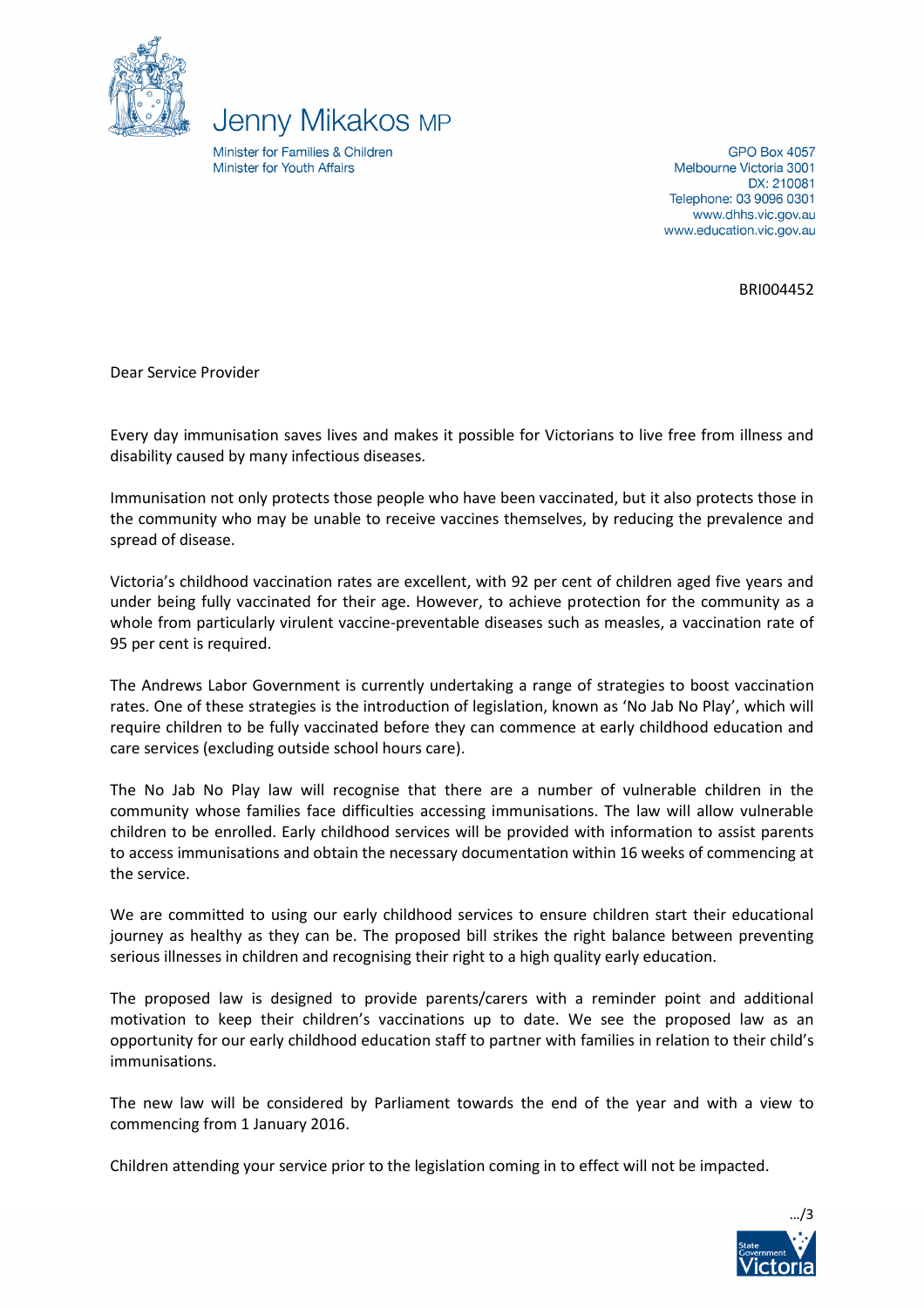We ask that, in the coming months before the legislation comes into effect, you inform parents/carers wanting their children to commence at your service in 2016 to avoid potential delay in enrolment by ensuring their child's vaccinations are up to date or they have a medical exemption.

Information for parents who may be affected is attached.

Be assured that this letter is the first in a range of communications and support that will be forthcoming to your service, and to Victorian parents, prior to and during the introduction of the law. We wish to take this opportunity to thank you and your staff in anticipation of your support and assistance to implement this important initiative to keep children safe from preventable disease.

Yours sincerely

**Jenny Mikakos MP Hon Jill Hennessy MP** Minister for Families & Children Minister for Health Minister for Youth Affairs

17 / 08 / 2015 17 / 08 / 2015

Jell Henness